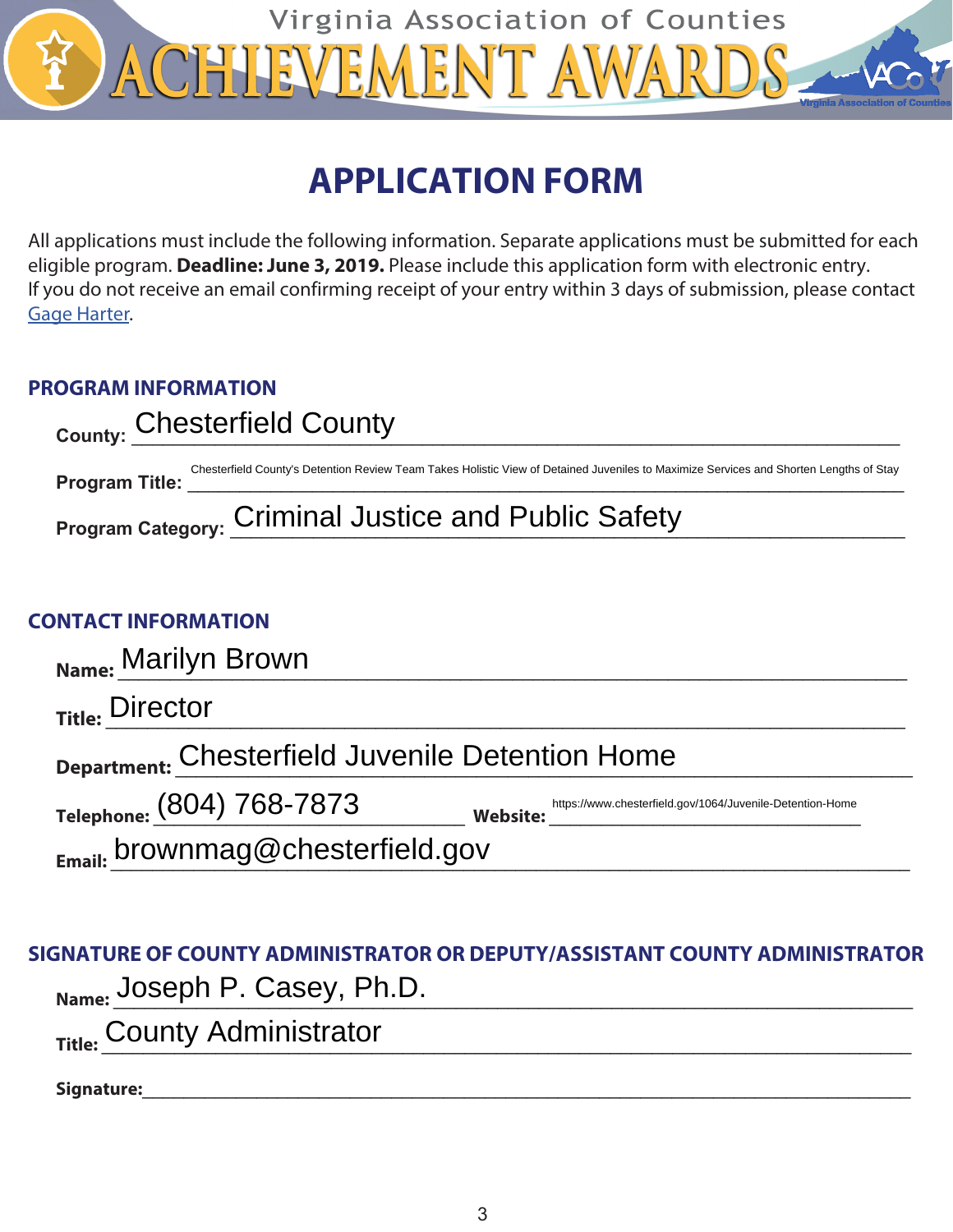## **Chesterfield County's Detention Review Team Takes Holistic View of Detained Juveniles to Maximize Services and Shorten Length of Stays**

#### **EXECUTIVE SUMMARY**

Chesterfield County's Detention Review Team is an innovative cross-departmental team comprising the Juvenile Detention Home, Court Services Unit, and Mental Health Support Services. Their purpose is to review, on a weekly basis, all juveniles being held predispositionally to ensure cases are being expedited, services are being rendered in a timely manner, and juveniles are receiving necessary contacts with family members, probation officers, counselors, and attorneys. The goal of the weekly review team is to increase intergovernmental cooperation and coordination in addressing shared problems among a unique population.

Since being implemented in July 2017, over 1,250 cases spanning more than 180 juveniles have been reviewed resulting in securing earlier court dates for detained youth, shorter lengths of stays in detention, releases to less-secure detention alternatives, an increase in services (including mental health, medical, educational, and others), an increase in both family and community engagement for juveniles, and as a byproduct, an overall cost-savings to Chesterfield County. The Detention Review Team has demonstrated that taking a holistic view and individual approach towards detained juveniles can lead to maximized services and shorter length of stays.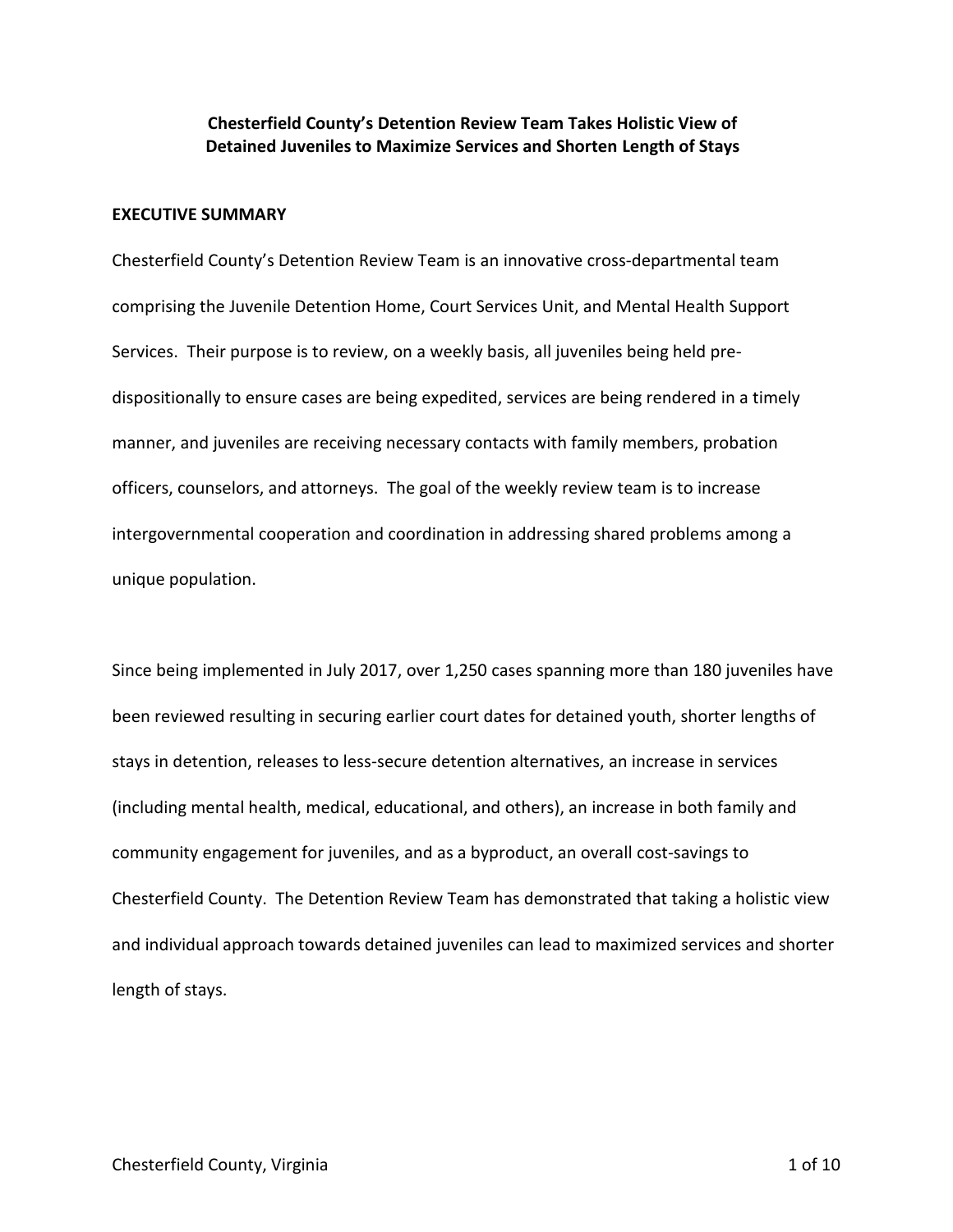#### **PROBLEM/NEED FOR PROGRAM**

Between FY17 and FY18 653 juveniles were admitted to Chesterfield Juvenile Detention Home. In order to be eligible for secure detention, a juvenile must meet at least one of the following criteria: 1) have committed a felony or class 1 misdemeanor and be a threat to others, a threat to self, or a threat to abscond or have a history of fleeing; 2) have absconded from another detention home; 3) be a fugitive from a jurisdiction outside the Commonwealth of Virginia; or 4) have failed to appear in court. These juveniles receive a detention hearing within 72 hours to determine whether they will remain in secure detention until their next court appearance. If they remain in secure detention following their detention hearing, the Code of Virginia states they have an adjudication hearing within 21 days and following adjudication, a disposition hearing must occur within 30 days. The intent of statutory timeframes is to limit the amount of time juveniles spend detained pending the outcome of their case.

While Chesterfield County Court Services Unit employs statewide best practices such as diverting many juveniles from the justice system, utilizing community-based resources, and using objective risk assessment instruments to guide decision-making, it appeared that juveniles were spending increasingly longer periods of time in detention before final disposition. There are many reasons for this including the need for various assessments and services to be completed prior to disposition (social histories, substance abuse assessments, psychosexual evaluations, psychological evaluations, competency evaluations, restorations services, etc.), the involvement of Department of Social Services needing to find placements for juveniles following disposition, and juveniles being transferred to Circuit Court and entering the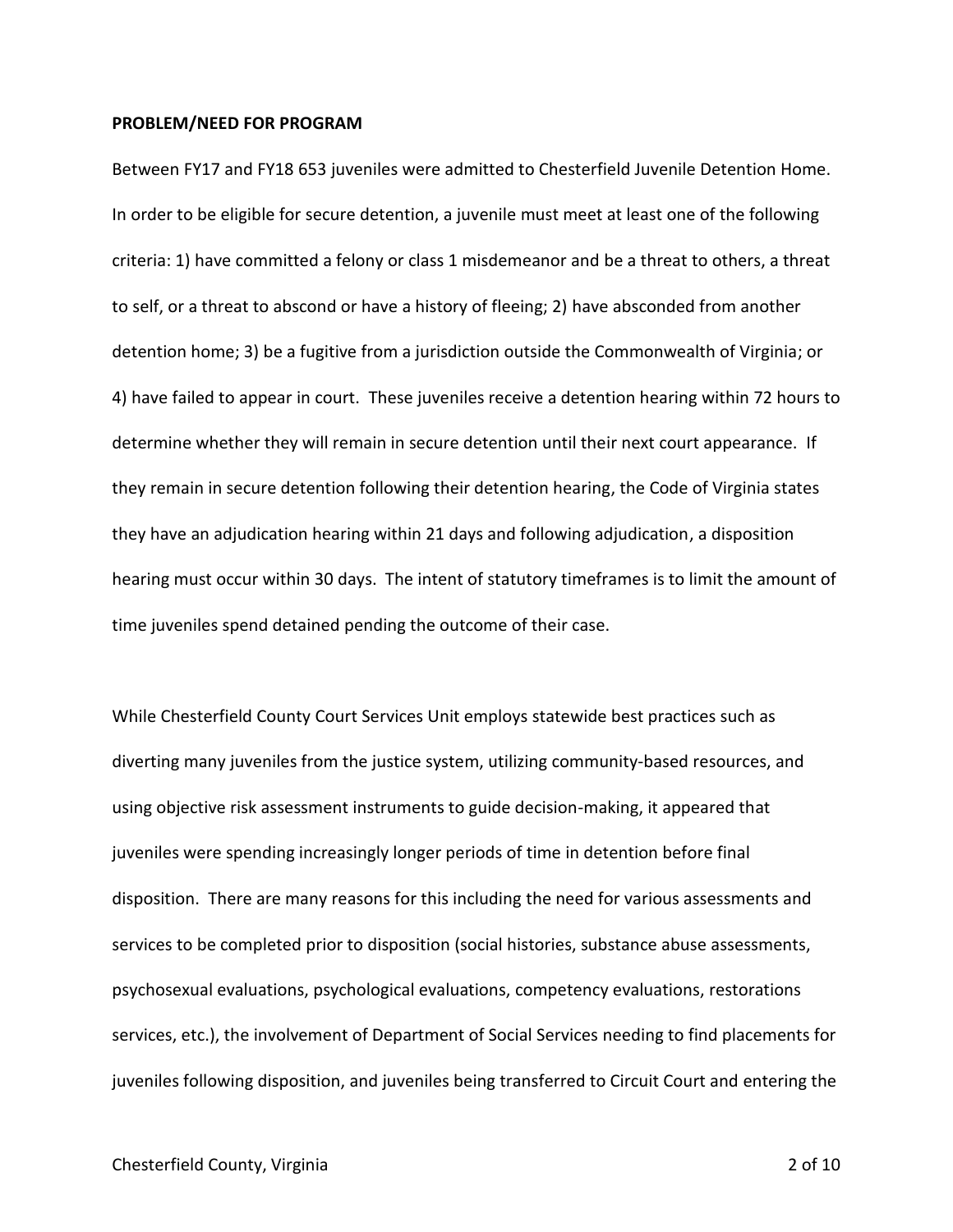adult justice system, among others. Often, key departments such as the detention home, court services unit, and mental health may not know why a juvenile is still being held in detention because someone else holds that piece of the puzzle.

### **DESCRIPTION OF PROGRAM**

The director of Chesterfield Juvenile Detention Home and the director of the 12<sup>th</sup> District Court Services Unit meet often to collaborate and problem-solve, recognizing that juveniles being held pre-dispositionally in detention need to be a shared priority. In Spring of 2017, they collaborated to address the above-mentioned issues and ultimately decided on an innovative solution in creating a Detention Review Team. This team would be comprised of the Home Incarceration Supervisor and Systems of Care Senior Mental Health Clinician from the Detention Home, the Intake Supervisor and an Intake Officer from the Court Services Unit, and a Case Manager from Mental Health Support Services who is assigned to the Detention Home. Administrators from the detention home and court services unit would have an open invitation to all meetings, as would the principal of the Detention Home School, bridging the gap between local government and local schools. The goal was for the team to start meeting at the beginning of the new fiscal year, July 2017, and have the Detention Review Team meetings weekly with the following objectives:

1. Discuss the case and status of all pre-dispositional juveniles being detained at Chesterfield Juvenile Detention Home (including upcoming court hearings, outcomes from previous hearings, any issues while detained, and any needed services)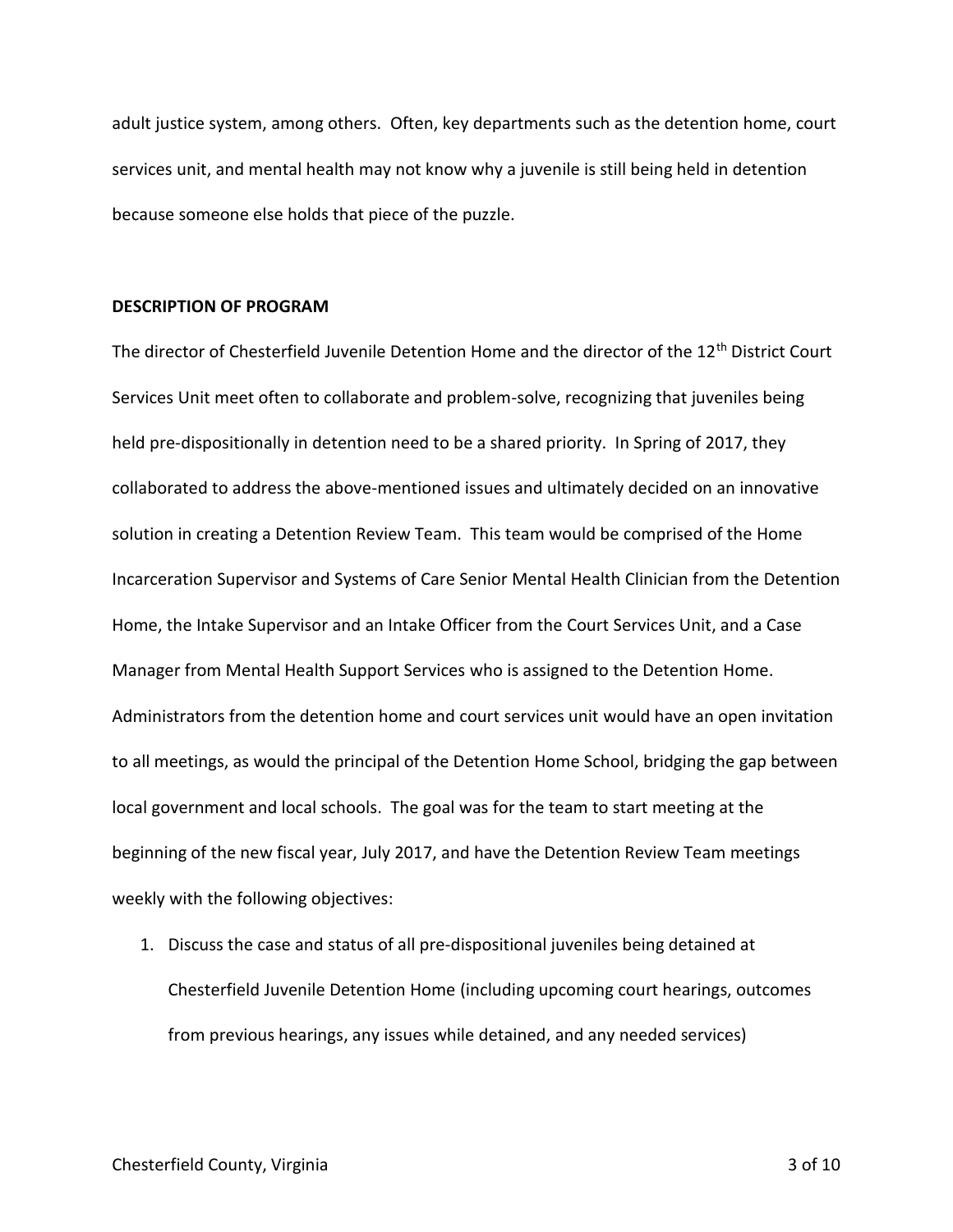- 2. Determine the eligibility of any juvenile for potential release to a less-secure detention alternative such as the Court Services Unit's House Arrest Program or the Detention Home's Electronic Monitoring Program (permission was granted to the team from Chesterfield County's Juvenile & Domestic Relations Court judges to determine appropriateness of potential releases)
- 3. Ensure juveniles are returning to court at least once every 30 days for a detention review hearing
- 4. Ensure juveniles are receiving weekly visits from probation officers and regular visits from attorneys
- 5. Monitor the frequency of parent/guardian visits for juveniles and try to coordinate visits with extended family members if parents/guardians are unavailable
- 6. Increase intergovernmental cooperation and coordination in addressing the needs of detained juveniles to include behavioral, mental health, educational, and medical among others

Like many local government agencies, despite being closely connected with our missions, the Detention Home, Court Services Unit, and Mental Health Support Services were often siloed with each department's respective information on juveniles. By creating a cross-departmental team whose aim was to take a more "holistic" view of detained juveniles, the hope was for silos to break down to provide the best, most effective services for juveniles navigating the juvenile justice system in a timely fashion. Each person/department on the team would have a specific responsibility: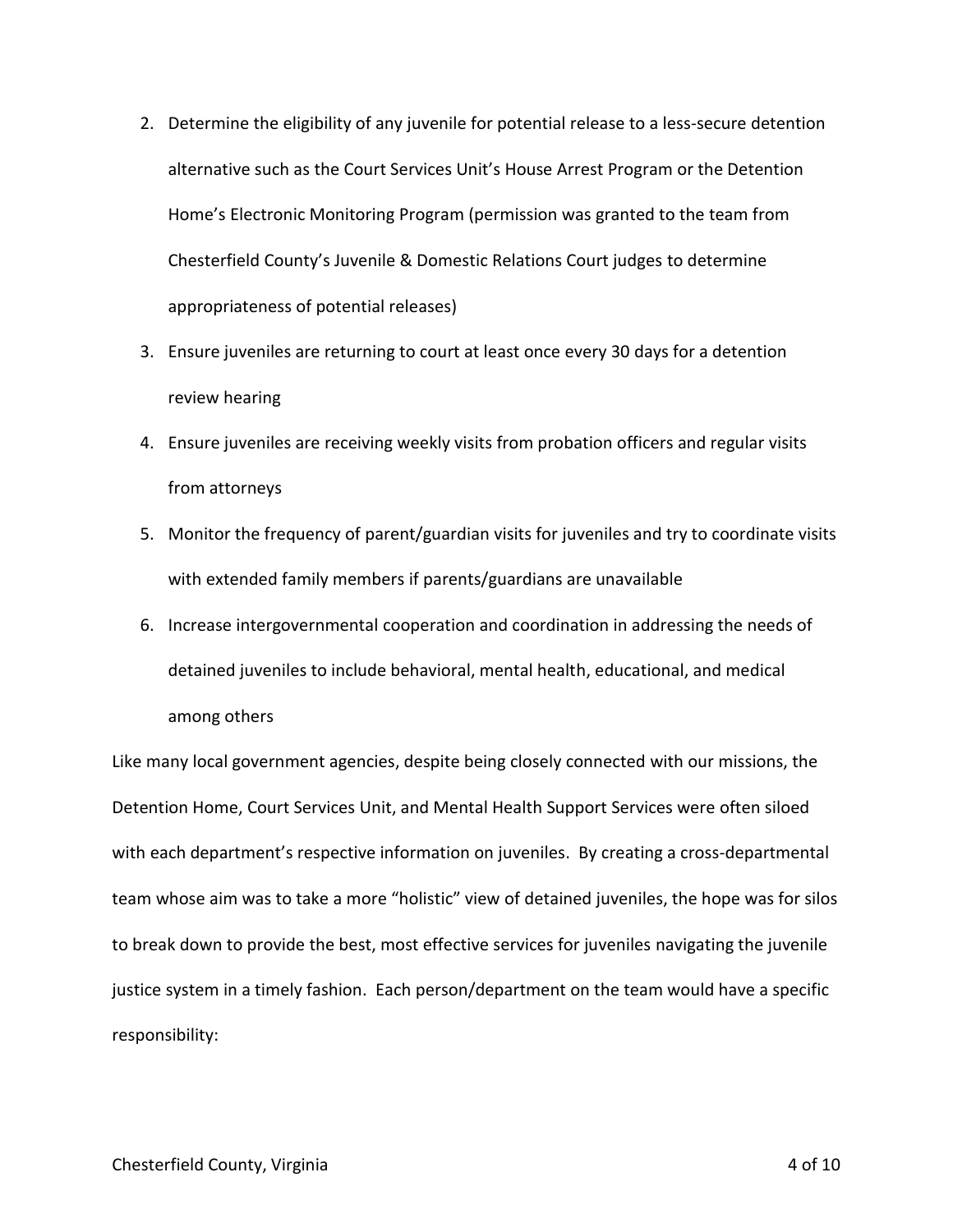- The Detention Home's Home Incarceration Program Supervisor would lead the Detention Review Team and ensure population reports were kept up to date and would track the progress of all juveniles being discussed. This person would serve as the liaison to the detention home's administration and provide feedback to the Detention Review Team regarding special situations of any detained juveniles. This position would also help determine the appropriateness of any juvenile's potential release to the Electronic Monitoring Program.
- The Court Services Unit's Intake Supervisor and Intake Officer would provide information regarding each juvenile's case to include offense, upcoming court hearings and outcomes from previous hearings, as well as information gathered from family interactions. They would also act as a liaison to the Chesterfield County Juvenile & Domestic Relations Court to help expedite court cases that were beyond the 30-day detention review period. Lastly, these positions would help determine the appropriateness of any juvenile's potential release to the House Arrest Program.
- The Detention Home's Systems of Care Senior Mental Health Clinician and Mental Health Support Services' Case Manager would provide updated information on juveniles in terms of mental health concerns, potential placements being pursued for juveniles, and act as liaisons to juveniles' families.

Information from all three departments gets funneled into one central location, the Detention Review Team. From there, decisions can be made that are best for each individual juvenile being reviewed. Because the Detention Review Team meets weekly, new admissions to the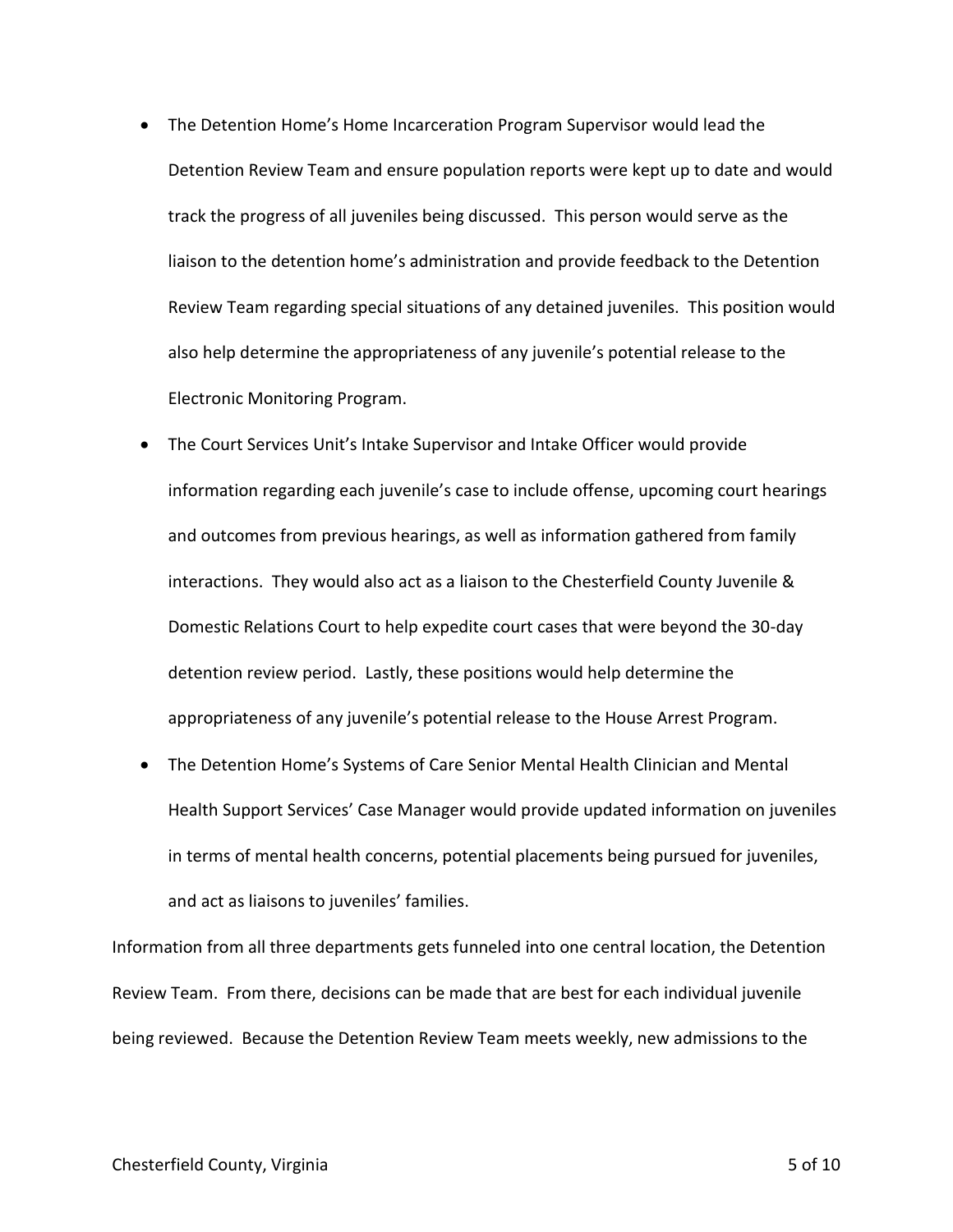detention home are quickly brought into the process and any changes for current juveniles can be quickly addressed.



## Detention Review Team

## **STAFFING AND FINANCING**

This program takes advantage of three full-time positions across two County departments and two full-time positions from one State department. There was no cost to implementing this program and there remains no cost for continued operations, making this program easily replicable to any locality. The five positions that comprise the Detention Review Team meet for approximately one hour each week to discuss information they each hold regarding juveniles and their cases.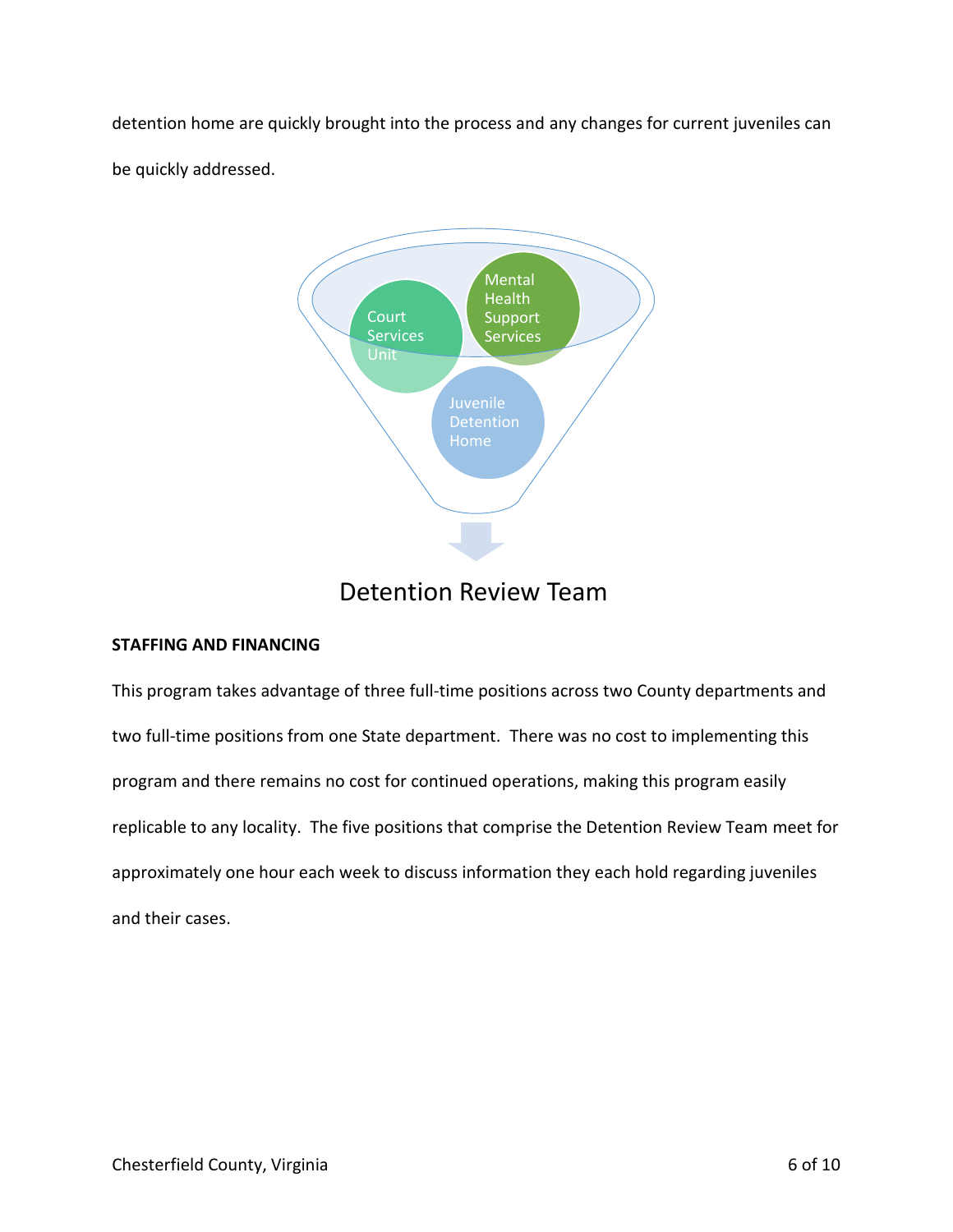#### **RESULTS AND SUCCESS OF PROGRAM**

The Detention Review Team held its first meeting on July 12, 2017 and as of March 6, 2019 has held over 70 weekly meetings. The results and successes of the Detention Review Team can be seen below based on the above objectives:

# **1. Discuss the case and status of all pre-dispositional juveniles being detained at Chesterfield Juvenile Detention Home**

As of March 6, 2019, 1,254 cases have been reviewed from 187 unique juveniles. One specific juvenile's family was having difficulty affording a needed but expensive medication, resulting in that juvenile going without the medication despite its necessity. This information was discussed among the Detention Review Team and the Court Services Unit was able to connect the family with the VCU medical program where services are available for indigent families. In the end the family was able to secure the needed medication for their child without having to worry about exorbitant costs.

# **2. Determine if any juveniles are eligible to be released to a less-secure detention alternative such as House Arrest or Electronic Monitoring (permission was granted to the team from Chesterfield County's Juvenile & Domestic Relations Court judges)** Three juveniles have been successfully stepped down from secure detention to either House Arrest or Electronic Monitoring, resulting in an increased community engagement for those juveniles as well as a cost savings to Chesterfield County. While this number is small, it did help reinforce that juveniles detained in Chesterfield County are held appropriately, in accordance with objective risk criteria.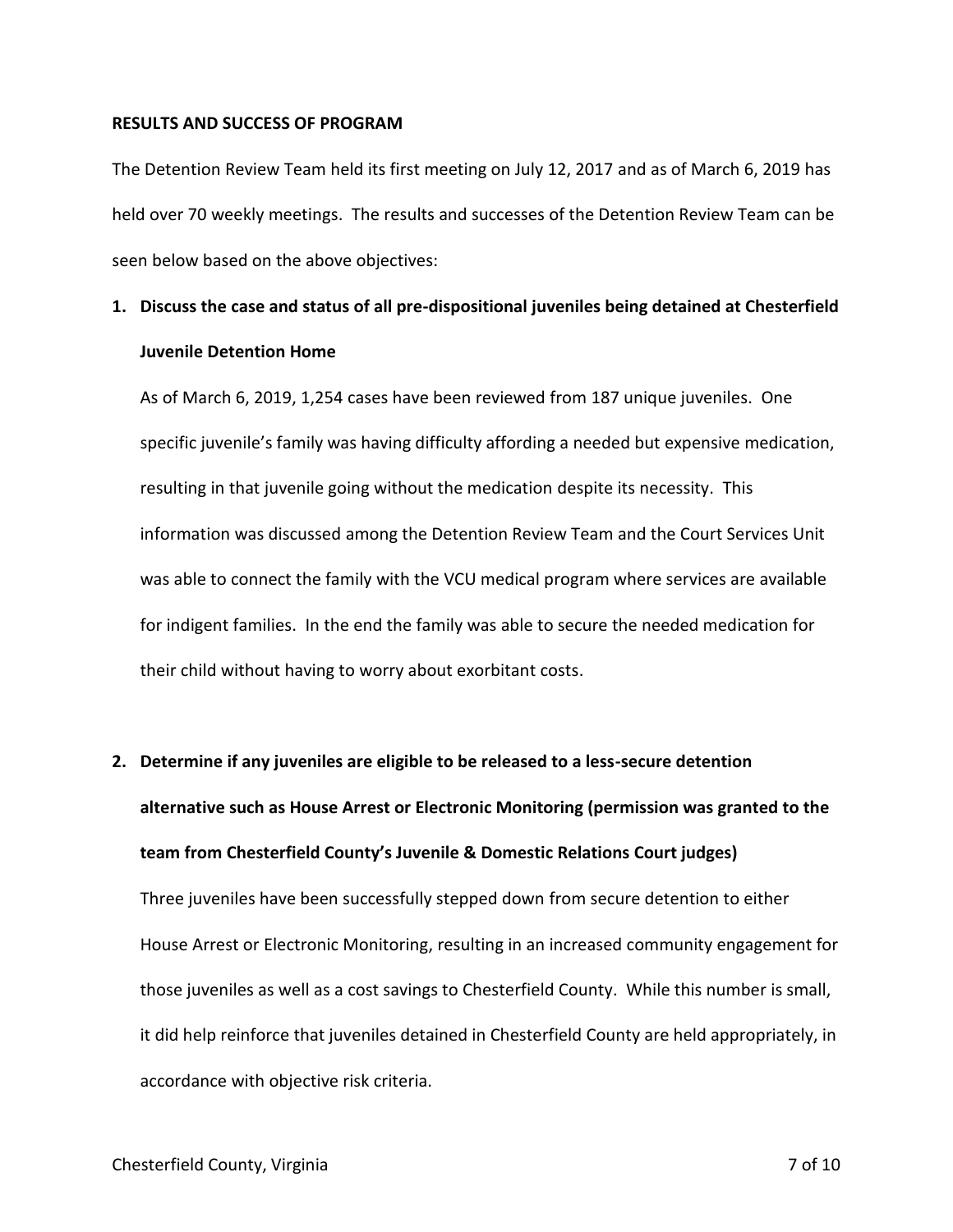## **3. Ensure juveniles are returning to court at least once every 30 days for a detention review**

### **hearing**

Numerous detained juveniles have been afforded earlier court dates to expedite their cases and prevent long term detention, resulting in earlier release dates and a cost savings to Chesterfield County.

# **4. Ensure juveniles are receiving weekly visits from probation officers and regular visits from attorneys**

Court Services Unit's Intake Supervisor ensures all pre-dispositional juveniles are seen according to state regulations. Visits can be made on the day of the Detention Review Team meeting for any juvenile who has not been seen within the previous week.

# **5. Monitor the frequency of parent/guardian visits for juveniles and try to coordinate visits with extended family members if needed**

Many special arrangements have been made for juveniles to visit with extended family members in the absence of parents/legal guardians or alternative means of visitation have been explored. For one specific juvenile whose mother lived in another jurisdiction several hours away, a video conference was arranged from the mother's local court services unit to Chesterfield Juvenile Detention Home.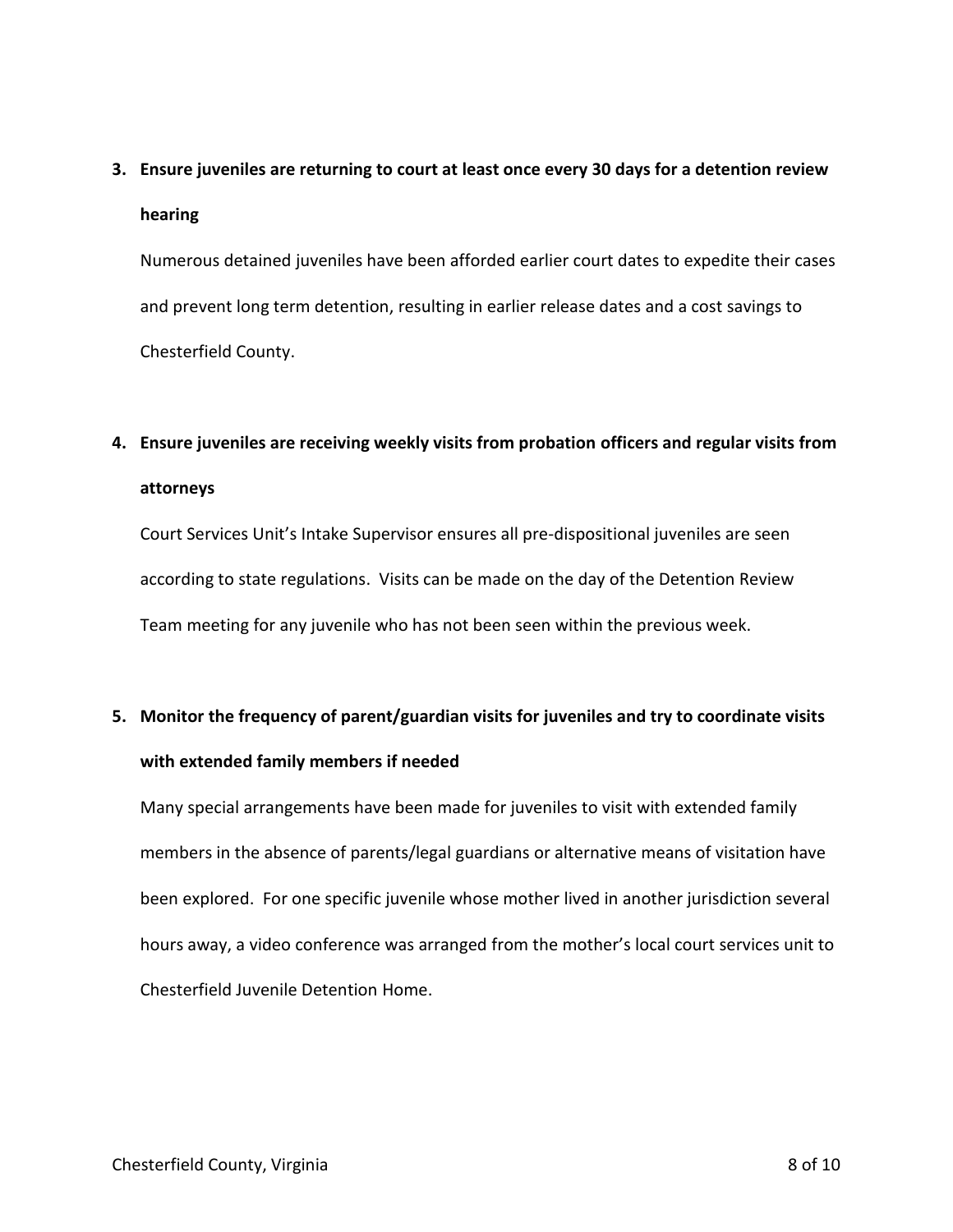**6. Increase intergovernmental cooperation and coordination in addressing the needs of detained juveniles to include behavioral, mental health, educational, and medical among others**

Relationships built among the three represented local and state government departments in the Detention Review Team have increased services for all juveniles in ways that could not have been foreseen. In January 2019 Chesterfield Juvenile Detention Home implemented special visitation for juveniles who achieved the highest level in the facility's behavior management program. This was a first for Virginia detention homes. All juveniles on Level 3 of the program were afforded monthly visits from siblings, grandparents, aunts, uncles, and other extended family members. Through the connections made within the Detention Review Team, the Mental Health Case Manager submits all visitation requests made by juveniles to the Court Services Unit for final approval of visitation.

In addition to pre-dispositional juveniles having their cases expedited, the same is true for many juveniles detained on Electronic Monitoring who may see court dates stretched out past the 30-day review period. The increased relationship and interaction between the detention home and the court services unit also led the Detention Home's Home Incarceration Program to begin face-to-face home checks on juveniles placed on the Court Services Unit's House Arrest Program, blending the two less-secure alternatives to detention.